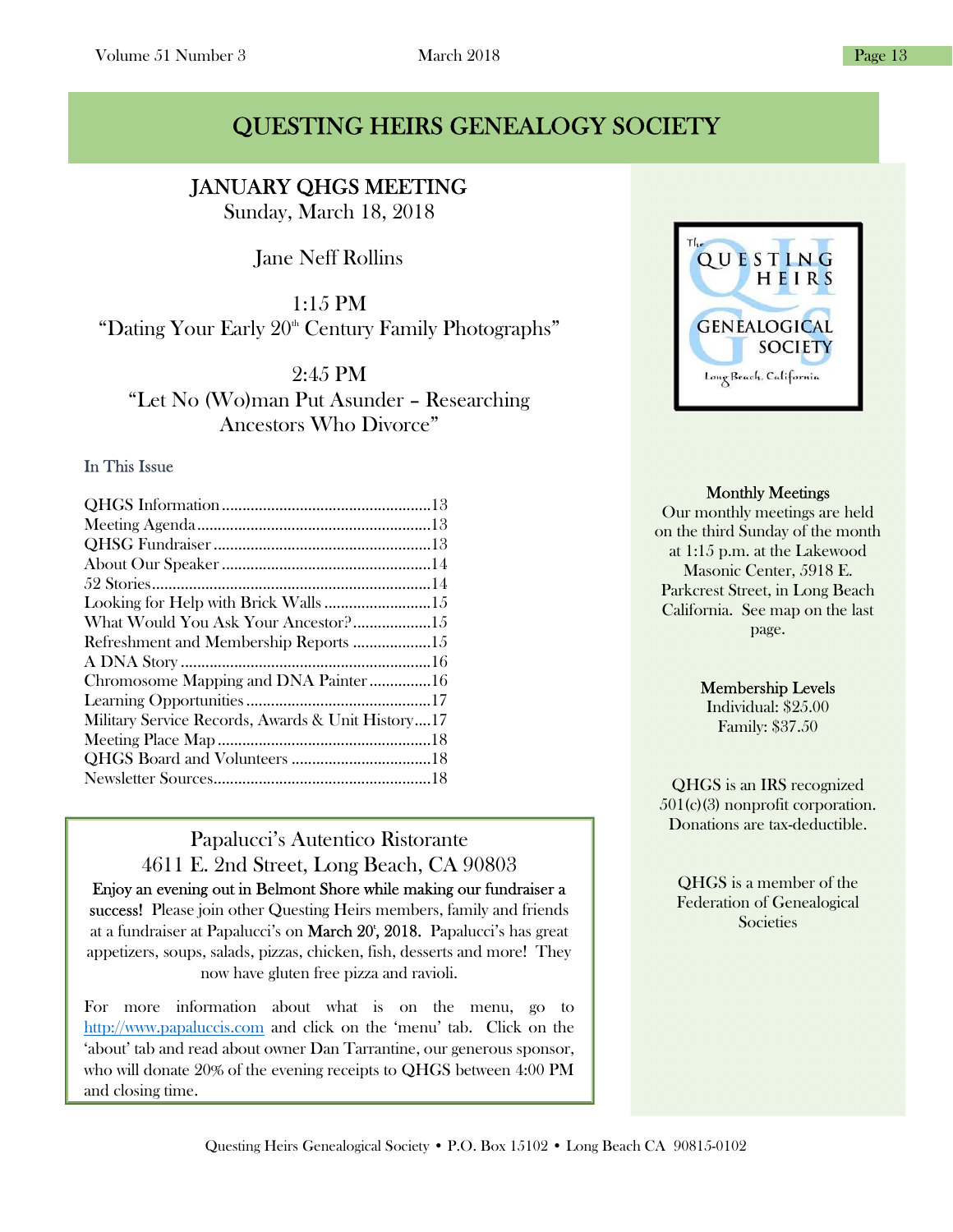# Our March Speaker is Jane Neff Rollins

Jane Neff Rollins, MSPH is an infectious disease epidemiologist who transitioned to professional genealogist as Sherlock Combs Genealogy. Jane has completed ProGen Study Group 29, and has attended the Salt Lake Institute of Genealogy and the Forensic Genealogy Institute twice each. Jane speaks at regional, national and international conferences as well as at Southern California genealogy societies. She is a member of the Association of Professional Genealogists, the National Genealogical Society, the Genealogical Speakers Guild, and state and local genealogy societies. When Jane is not genealogizing, she enjoys reading, swimming, and assembling jigsaw puzzles.





## Dating Your Early 20<sup>th</sup> Century Family Photographs

Do you have a shoebox full of photos of people you can't identify? Using her extensive collection of late  $19<sup>th</sup>$  and early  $20<sup>th</sup>$  century photographs, Jane will help you identify which clues in each photo can help you pinpoint when and where the photo was taken and who the subjects might be.

## Let No (Wo)man Put Asunder – Researching Ancestors Who Divorce

In the ideal world, marriages last "until death do us part." But in the real world, divorces did occur. How can you determine if an ancestor's marriage was dissolved? Explore the types of documents that give evidence that a divorce took place: vital records, censuses, resources at commercial and free websites, court documents, newspaper stories, etc. The speaker's great-aunt Jeanette, who was married at least 3 times, and engaged in just a tad of bigamy, will provide a case study.

## FamilySearch Blog 52 Stories

If by answering one question a week for a year you could write your personal history, would you do it? FamilySearch has put together 52 questions that you can answer throughout the next year. Their idea is that you can write one brief story about your life each week.

A few questions that you will find on printable PDF pages are: "Do you know the story of how your grandparents met and fell in love? What was your childhood home like? How does your family celebrate significant milestones? What did you enjoy doing with your father when you were a child?".

Free downloadable pages with the 52 questions can be found at: https://www.familysearch.org/blog/en/52stories/.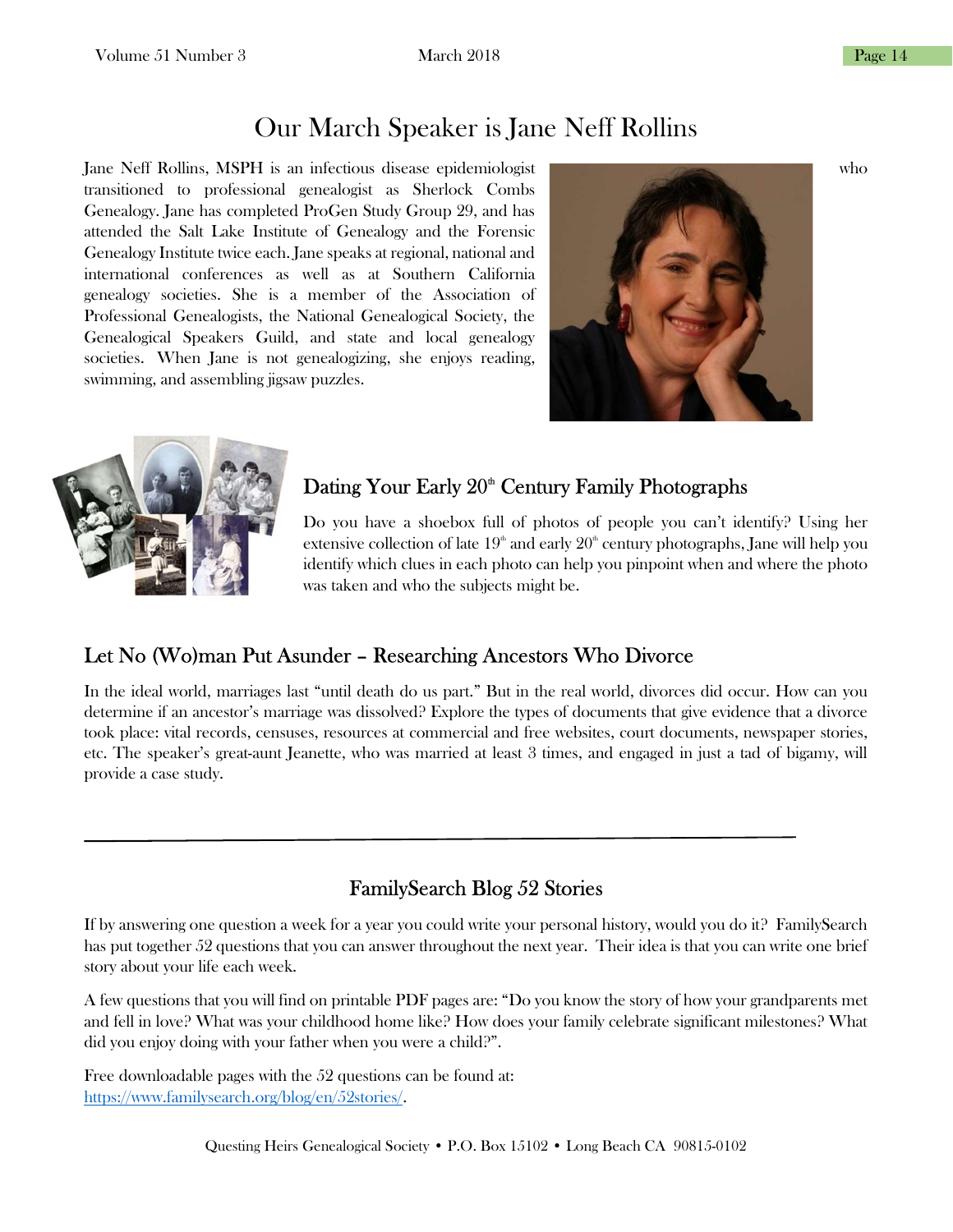## Looking for Help with Brick Walls?

Family History Daily has published an article "13 Reasons You Can't Find the Genealogy Information You're Looking For". A few of the reasons include searching too specifically, not collecting enough data, and looking in the wrong location. For more information to help you break down brick walls, please check out the full article online at https://familyhistorydaily.com/genealogy-help-and-how-to/the-13-reasons-you-cant-break-down-your-brick-walls/

# What Would You Ask Your Ancestor if You Could?

In a recent meeting, we asked our members "What would you ask your ancestor if you could?" We will be publishing those questions over the next few months. It will be interesting to hear if others have solved similar questions during their research.

What was it like at 14 years old to fight in the Revolutionary War? There is an interesting article in the "Journal of the American Revolution" by Thomas Fleming. Thomas writes about several young people's experiences serving in the Revolutionary War. To read the entire article, see https://allthingsliberty.com/2013/04/young-people-at-war/

# How did the couple meet? If the story has not been handed down through the generations, we

might not know how our ancestors met. Newspapers are a great resource. There are several excellent online database subscriptions available. Engagement and wedding announcements sometimes list how the couple met. Obituaries often give a brief bio of the deceased and their life. The following example was found in an obituary: "While training in Michigan, Jim met the love of his life, Mary, on a blind date set up by his brother".

Why did my father and his three sisters not go by their given names? How did they come up with the names they used? We may never know why ancestors went by a name other than the one they were given upon birth. There are many reasons why this may have happened.



A given name might be too long or difficult to pronounce. Sometimes given names were changed when families moved to a new country. There may be other relatives or friends who have the same name and a nickname might be used to differentiate between them. Other reasons include using a portion of the given name such as Sam instead of Samantha, using initials or going by one's middle name.

Loved ones may give you a special name, while friends or school mates may call you by another name. Monikers can also be given to us based on personalities, occupations or physical characteristics.

### REFRESHMENT REPORT

Sandy Hollandsworth Our March hosts will be: Jeanette Jones – Carol Ohlinder - Kathy Latham - Jerry Hardison

#### MEMBERSHIP REPORT

Cynthia Day-Elliott Attendance at our February meeting: 37 members and 3 guests.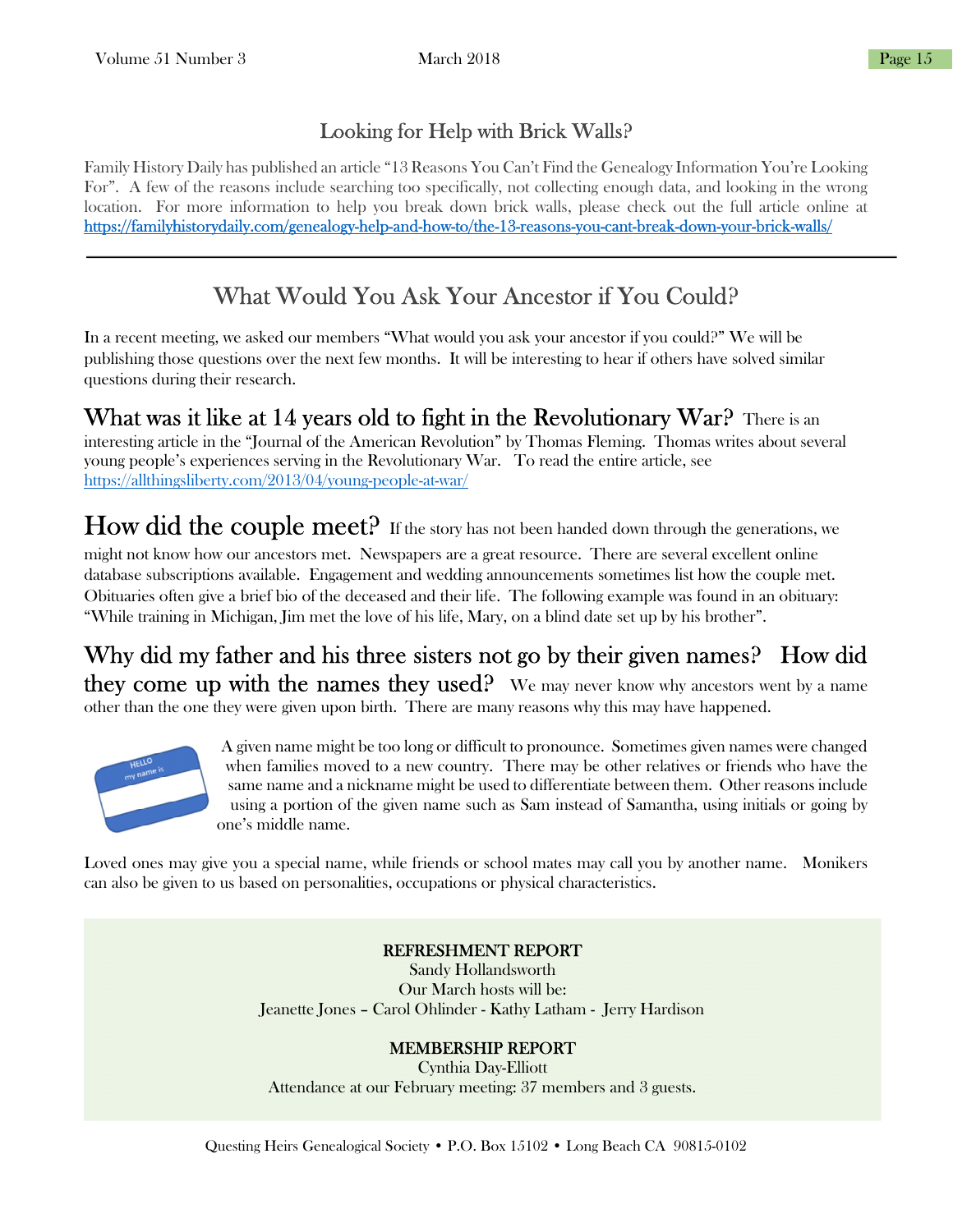# I Am Your Father, But Why Does Your DNA Say I Am Your Uncle?

## A DNA Story:

DNA's tests were administered to a son and his two parents. The match between mother and son was 3466 cM. When the match between father and son came back as 1739 cM, more than one eyebrow was raised. The DNA results weren't what was initially expected. According to the accepted ranges for familial matches, this father was with the range of an uncle.

DNA was first used in the courtroom in 1986 and has helped to prove the guilt or innocence of many defendants. Another use we often see is when DNA is used to prove paternity. As genealogists, we use DNA as an important tool in unknown parentage searches. It can be used along with traditional adoption research methods.

It is possible that a person can develop a different set of DNA during their life. It can be temporary in the case of a blood transfusion or permanent in the case of an allogeneic bone marrow transplants.

A chimera is a person who is a mixture of two distinct cells. It can be due to a transplant or the early fusion of two fraternal twin embryos. Many people will go their whole life without realizing they are a Chimera.

In the case of an allogeneic bone marrow transplant, high dose chemo and full body radiation kills all of the patients existing marrow, and all the white blood cells in the circulating blood. The donor's bone marrow and blood cells replace the patient's during the BMT process.

The patient becomes a chimera. He now has two different sets of DNA. The marrow and blood are that of the donor, and the rest of the body is their own.

The number of centiMorgans (cM) shared between close relatives are shown in the chart below.

| Relationship<br><b>Between Two</b><br>People | Average<br>cM<br>Shared <sup>*</sup> | cM Range* |
|----------------------------------------------|--------------------------------------|-----------|
| Parent/Child                                 | 3487                                 | 3330-3720 |
| Aunt/Uncle                                   | 1750                                 | 1349-2175 |
| 1st Cousin                                   | 874                                  | 553-1225  |

\*Blaine T. Bettinger www.The GeneticGenealogist.com CC 4.0 Attribution License

For more information on the Shared cM project: https://thegeneticgenealogist.com/2017/08/26/august-2017-update-to-the-shared-cm-project/

What is the answer to this DNA scenario? The Father had a bone marrow transplant after the birth of his children. The BMT donor was his full brother. The relationship shown by DNA after the transplant will be in the range of the Uncle.

### Wikipedia defines a Chimera, according to Greek



mythology, as a monstrous firebreathy hybrid creature of Lycia in Asia Minor, composed of the parts of more than one animal. It is usually depicted as a lion, with the head of a goat arising from its back, and a tail that might end in a snake's

head.

Louvre Museum Campana Collection, 1861

### Are you interested in Chromosome Mapping?

If you are, check out DNA PAINTER at https://dnapainter.com/ It is intended for use by genealogists and family history buffs who have taken a DNA test. It is a wonderful web site and well worth your time if you have an interest in DNA mapping. According to the web site, the goal is to be able to map your chromosomes to your ancestors.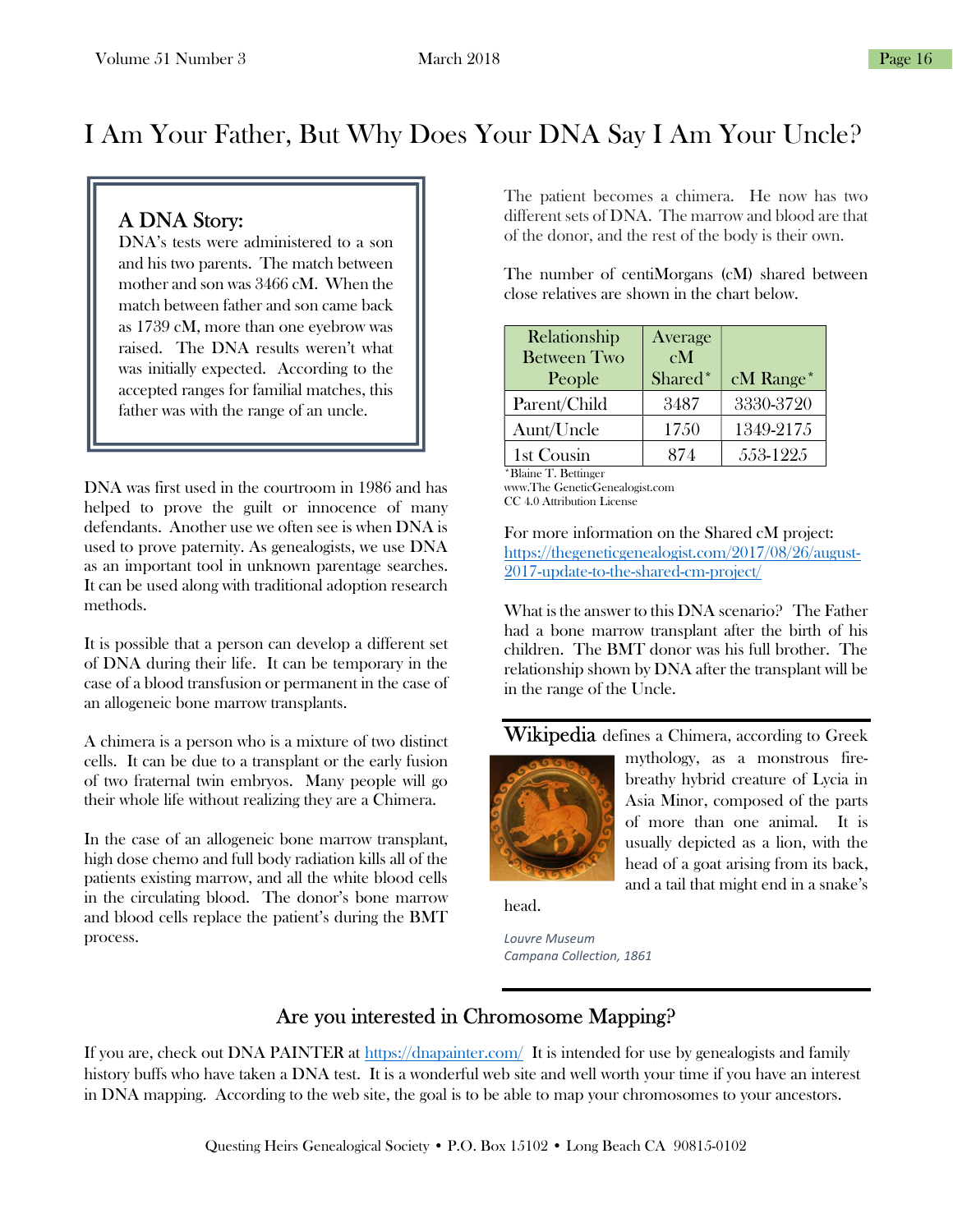# Learning Opportunities

### Southern California Genealogical Society  $49<sup>th</sup>$  Annual Jamboree 2018

Los Angeles Marriott, Burbank Airport Hotel, Burbank, California

Three great conferences in one place!

- $\checkmark$  Genetic Genealogy Conference, "Link" Through DNA", Thursday, May 31
- Family History Writers Conference, "Loving Your Family Legends", Thursday, May 31
- Genealogical Jamboree, "Unlock Your Lineage", Friday and Saturday, June 1 & 2

For more information and to register, go to http://genealogyjamboree.com/

### Family History Library Classes & Webinars

March 26 "Using the FamilySearch Catalog Effectively" March 27 "Starting Family Tree: Navigating, Adding, Editing and Standardization of Dates & Places" March 29 "Poland Civil Registration" To view all classes and times: https://www.familysearch.org/wiki/en/Family\_History\_ Library\_Classes\_and\_Webinars

### Orange County FamilySearch Library

March 13 "Organizational Strategies" March 22 "Write Your Interesting Life Story"

 $\overline{a}$ 

March 27

 "Family History on the Run" To view the complete class schedule: http://www.ocfamilyhistory.org/calendar.php

### Southern California Genealogical Society and Family Research Library

March 21

 "When It Takes a Village: Applying Cluster Research Techniques" by Emily Garber April 7 "Land Records: Using Indexes & Deeds to Move Your Research Forward" by Michelle Goodrum To view more information and register go to: http://www.scgsgenealogy.com/webinar/jes-index.html

### Legacy Family Tree Webinars

March 13 "True Stories of Families Reunited Thanks to Genetic Genealogy" by MyHeritage Webinars March 20 "From Baltimore to Burlington: Hazen P. Day's Neighbors Bring Him Home" by Catherine B. Wiest Desmarais March 21 "Hands-On with My Heritage DNA" by Geoff Rasmussen March 28 "Formulating a DNA Testing Plan" by Blaine Bettinger For more information see: www.FamilyTreeWebinars.com

### Military Service Records, Awards, and Unit Histories: A Guide to Locating Sources

By Mese F. DeBruyne and Barbara Salazar Torreon.

Dick Eastman announced on his January 8, 2018 blog that the Congressional Research Service has just published an eight-page reference document. This guide provides information on locating military unit histories and individual service records of discharged, retired, and deceased military personnel. It includes contact information for military history centers, websites for additional sources of research, and a bibliography of other publications.

This document can be downloaded for free at https://fas.org/sgp/crs/secrecy/RS21282.pdf